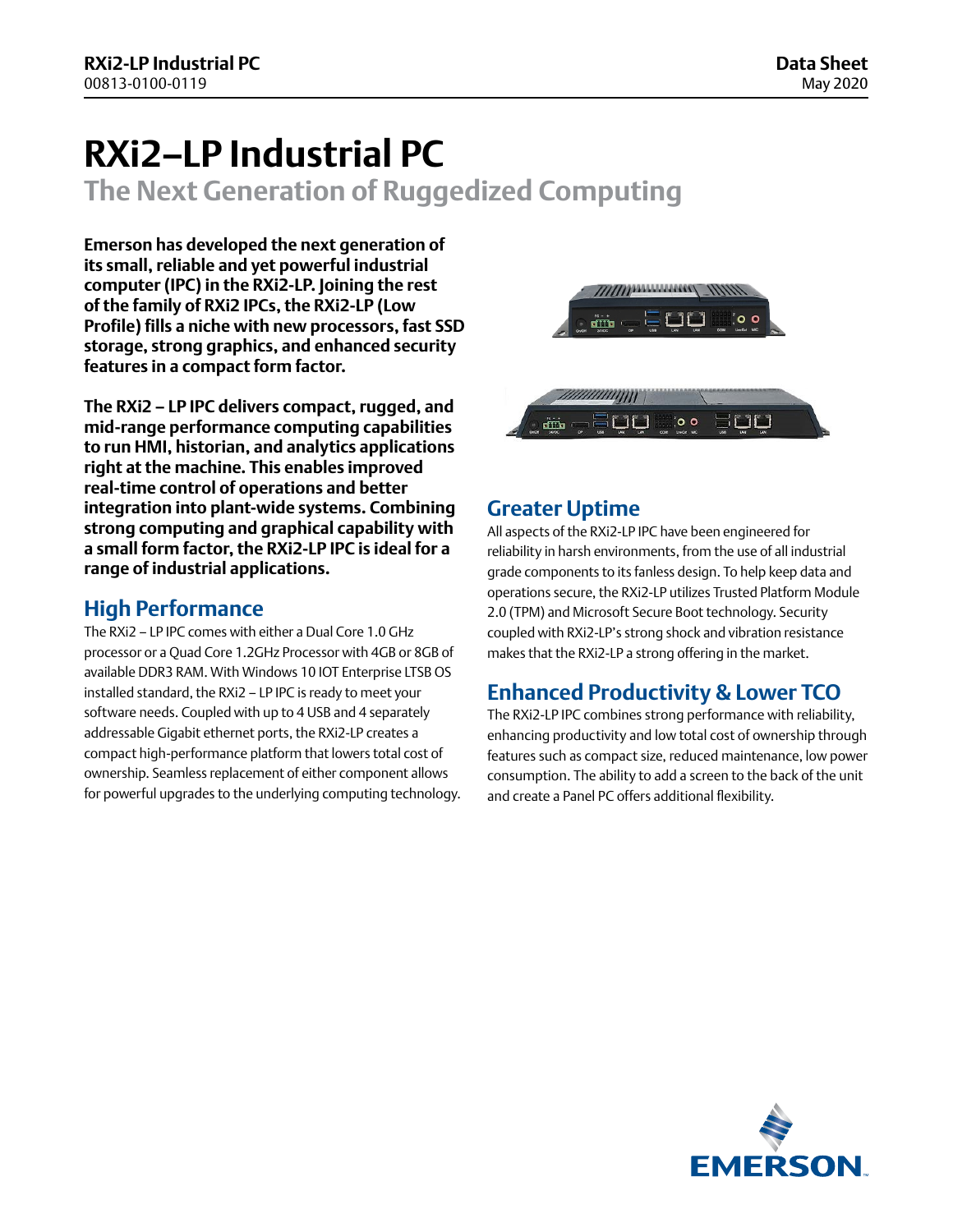### **RXi2-LP Industrial PC** May 2020

| <b>Feature</b>                  | <b>Benefit</b>                                                                                                                                                                |
|---------------------------------|-------------------------------------------------------------------------------------------------------------------------------------------------------------------------------|
| 2nd Generation AMD G-Series SOC | • Delivers mid-tier performance computing for applications that load, manipulate and<br>store large amounts of data, or handle multiple communication ports in real-time      |
| <b>Modular Components</b>       | • Easily attach a screen to your existing computing unit                                                                                                                      |
| Up to 4 Gigabit Ethernet ports  | • Network implementation flexibility<br>Multiple high-speed Ethernet links for communication-centric applications with<br>support for deterministic transfer of data/commands |
| Small or Large form factor      | • Low Profile unit with two form factors to fit various applications                                                                                                          |

### **Specifications**

#### **Processor**

- AMD G-Series SOC 2nd Generation GX-210HL Processor, 7W 2c 1.0GHz 1MB cache
- AMD G-Series SOC 2nd Generation GX-412GC Processor, 15W 4c 1.2-1.6GHz 2MB cache

#### **Memory**

- 4GB or 8GB DDR3L Memory
- Soldered, with ECC

#### **Storage Interfaces**

- Primary storage device SATA Slim
- 32GB / 64GB / 128GB

#### **Ethernet**

 $\blacksquare$  Four 1-gigabit Ethernet channels - RJ-45 standard

#### **Video/Graphics Interface**

■ GPU frequency 267MHz Dual Core GX-210HL / 300MHz Quad Core GX-412GC

■ Single DisplayPort++ 1.2 for a total of 2 independent displays or 1 independent screen when additional screen is attached to the unit

#### **USB Interface**

- $\blacksquare$  Two USB 3.0 external
- Two USB 2.0 external (on Quad core models)

#### **Serial Communications**

- One RS232, One RS422/485 RTC
- RTC with Lithium coin cell battery

#### **Power**

Input – 24V DC ( $\pm$ 25%) with protection

#### **Environmental Temperature Range**

- Operating range: -30°C to +65°C
- Storage range: -30°C to +70°C

#### **Mechanical**

- Rugged aluminum and stainless-steel housing for optimal thermal management and durability
- **n** IP20 Protection against particles
- **Flat mounting orientation options:** 
	- VESA Mount option with screen attached
	- 75 x 75 on small
	- 100 x 100 on large

#### **Software Support**

- Microsoft<sup>®</sup> Windows<sup>®</sup> 10 IOT LTSB Certifications
- UL1950, CE class A, FCC-A

#### **Dimensions (H x W x D)**

- Small, Dual Core,  $37 \times 119 \times 180.8$  mm (1.46  $\times$  4.69  $\times$  7.12 in)
- Large, Quad Core, 33.7 x 160 x 298.3 mm (1.33 x 6.30 x 11.74in)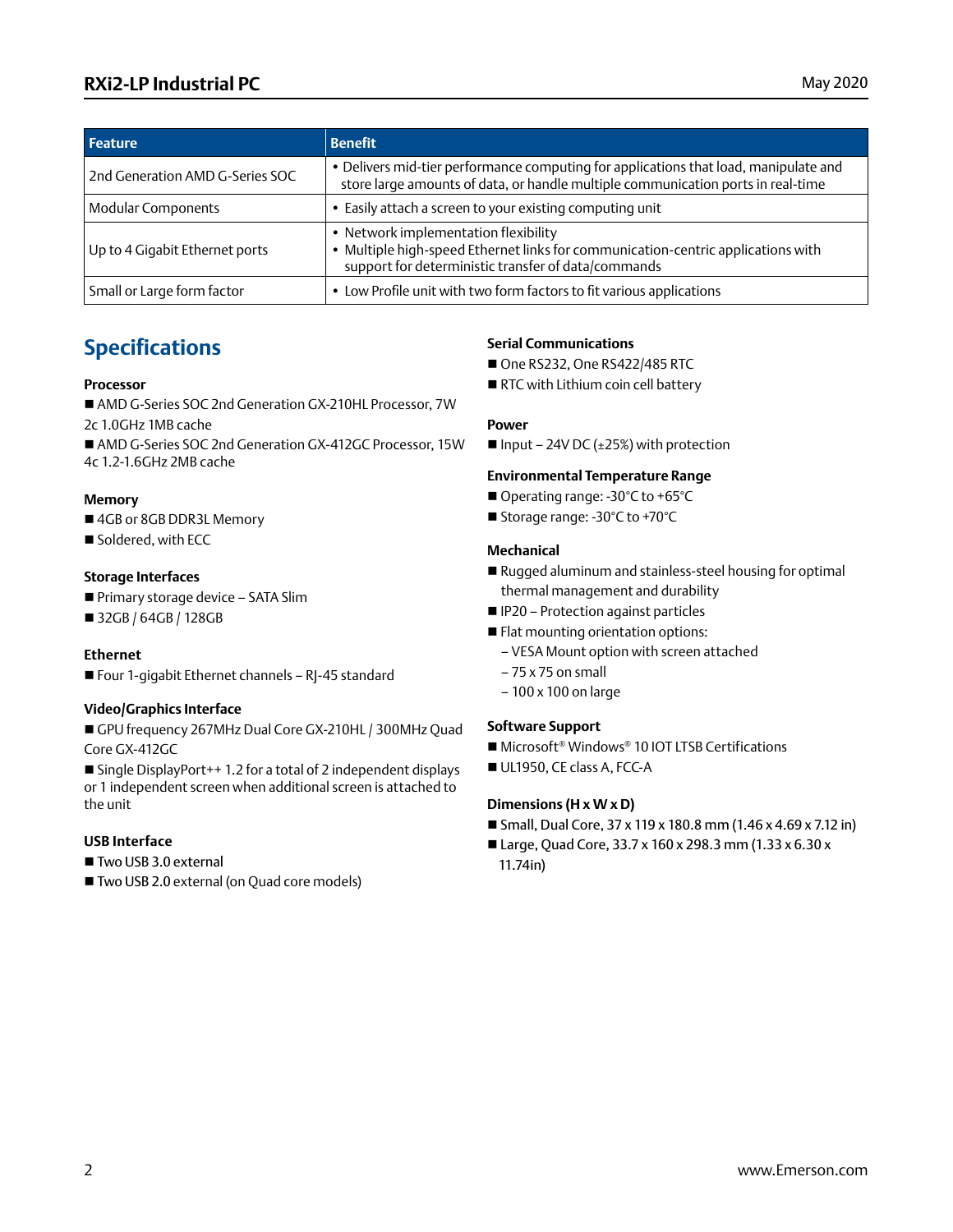## **Ordering Information**

| <b>Part Number</b> | <b>Description</b>                                                                                 |
|--------------------|----------------------------------------------------------------------------------------------------|
| R2L0N1A1A          | RXi2-LP IPC, Dual Core GX-210HL 1GHz, 4GB RAM, 32GB SSD, 2xR 45, Windows 10 IOT Enterprise LTSC    |
| R2L0N1A0A          | RXi2-LP IPC, Dual Core GX-210HL 1GHz, 4GB RAM, 32GB SSD, 2xRJ45, No OS                             |
| R2L0N1B1A          | RXi2-LP IPC, Quad Core GX-412GC 1.2GHz, 4GB RAM, 32GB SSD, 4xR 45, Windows 10 IOT Enterprise LTSC  |
| R2L0N1B0A          | RXi2-LP IPC, Quad Core GX-412GC 1.2GHz, 4GB RAM, 32GB SSD, 4xRJ45, No OS                           |
| R2L0N1A1B          | RXi2-LP IPC, Dual Core GX-210HL 1GHz, 4GB RAM, 64GB SSD, 2xR 45, Windows 10 IOT Enterprise LTSC    |
| R2L0N1A0B          | RXi2-LP IPC, Dual Core GX-210HL 1GHz, 4GB RAM, 64GB SSD, 2xRJ45, No OS                             |
| R2L0N1B1B          | RXi2-LP IPC, Quad Core GX-412GC 1.2GHz, 4GB RAM, 64GB SSD, 4xR 45, Windows 10 IOT Enterprise LTSC  |
| R2L0N1B0B          | RXi2-LP IPC, Quad Core GX-412GC 1.2GHz, 4GB RAM, 64GB SSD, 4xRJ45, No OS                           |
| R2L0N1A1C          | RXi2-LP IPC, Dual Core GX-210HL 1GHz, 4GB RAM, 128GB SSD, 2xR 45, Windows 10 IOT Enterprise LTSC   |
| R2L0N1A0C          | RXi2-LP IPC, Dual Core GX-210HL 1GHz, 4GB RAM, 128GB SSD, 2xRJ45, No OS                            |
| R2L0N2A1C          | RXi2-LP IPC, Dual Core GX-210HL 1GHz, 8GB RAM, 128GB SSD, 2xR 45, Windows 10 IOT Enterprise LTSC   |
| R2L0N2A0C          | RXi2-LP IPC, Dual Core GX-210HL 1GHz, 8GB RAM, 128GB SSD, 2xRJ45, No OS                            |
| R2L0N1B1C          | RXi2-LP IPC, Quad Core GX-412GC 1.2GHz, 4GB RAM, 128GB SSD, 4xRJ45, Windows 10 IOT Enterprise LTSC |
| R2L0N1B0C          | RXi2-LP IPC, Quad Core GX-412GC 1.2GHz, 4GB RAM, 128GB SSD, 4xRJ45, No OS                          |
| R2L0N2B1C          | RXi2-LP IPC, Quad Core GX-412GC 1.2GHz, 8GB RAM, 128GB SSD, 4xR 45, Windows 10 IOT Enterprise LTSC |
| R2L0N2B0C          | RXi2-LP IPC, Quad Core GX-412GC 1.2GHz, 8GB RAM, 128GB SSD, 4xR 45, No OS                          |